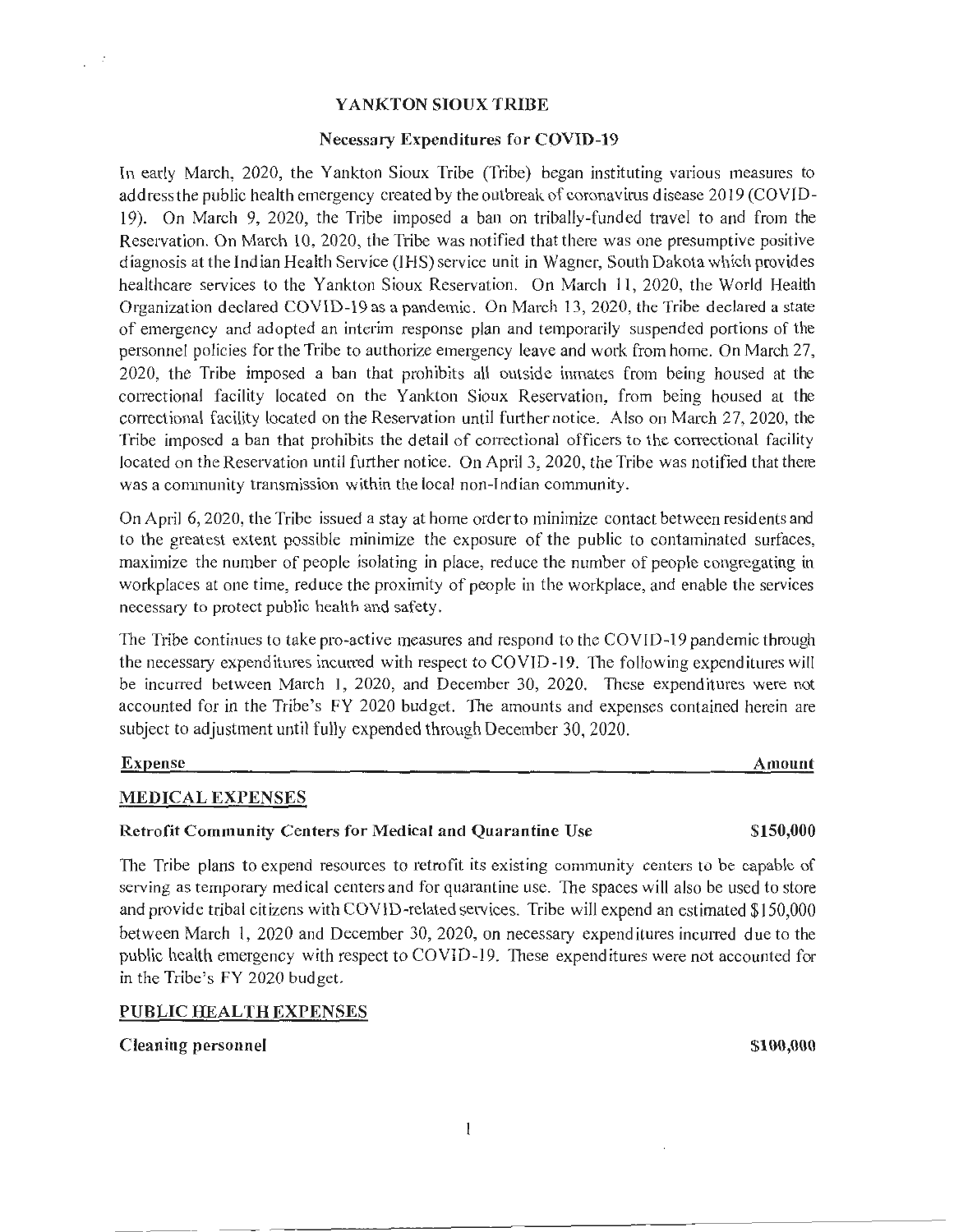The Tribe was notified of a local presumed positive test result on March 10, 2020. The Tribe immed iately closed its tribal buildings and began cleaning and sanitization of tribal buildings. The Tribe will expend approximately \$100,000 between March 1, 2020 and December 30, 2020, on necessary cleaning personnel expenditures incurred due to the public health emergency with respect to COVID-19. These expenditures were not accounted for in the Tribe's FY 2020 budget.

# New Personnel  $$150,000$

The Tribe will hire tribal members to assist Response Team in pick up, delivery and distribution of supplies for those in quarantine or any other request that would assist the Response team. The Tribe will expend an estimated \$6,000.00 per month between March I, 2020 and December 30,  $2020. 10$  personnel at 40 hours per week. Tribe will also purchase two  $(2)$  vehicles to assist help in COVID Response.

# Cleaning Supplies  $$100,000$

The Tribe was notified of a local presumed positive test result on March 10, 2020. The Tribe immediately closed its tribal buildings and began cleaning and sanitization of tribal buildings. The Tribe will expend approximately \$100,000 between March 1, 2020 and December 30, 2020, on necessary cleaning supplies expenditures incurred due to the public health emergency with respect to COVID-19. These expenditures were not accounted for in the Tribe's FY 2020 budget.

# Personal Protective Equipment  $$50,000$

Based on the Centers for Disease Control and Prevention recommendations, the Tribe has begun to procure and plans to continue to procure personal protective equipment so that every person subject to the Tribe's stay at home order, will have multiple pieces of personal protective equipment. The Tribe will expend approximately \$50,000 and March 1, 2020 through December 30, 2020, on necessary personal protective equipment expenditures incurred due to the public health emergency with respect to COVID-19. These expenditures were not accounted for in the Tribe's FY 2020 budget.

| Masks    | \$10,000 |
|----------|----------|
| Gowns    | \$10,000 |
| Supplies | \$30,000 |

### Cabins for Quarantines Tribal Citizens \$100,000

Based on Centers for Disease Control and Prevention recommendations, the Tribe has begun to secure and renovate cabins that will be available for any tribal citizen or household member that is under medical ad vice to quarantine. The cabins will also be available for homeless tribal citizens that are under medical advice to quarantine. Tribe will expend an approximately \$100,000 between March I, 2020 and December 30, 2020, on necessary expenditures incurred due to the public health emergency with respect to COVID-19. These expenditures were not accounted for in the Tribe's FY 2020 budget.

### Rubble Site Expenses  $$50,000$

# 2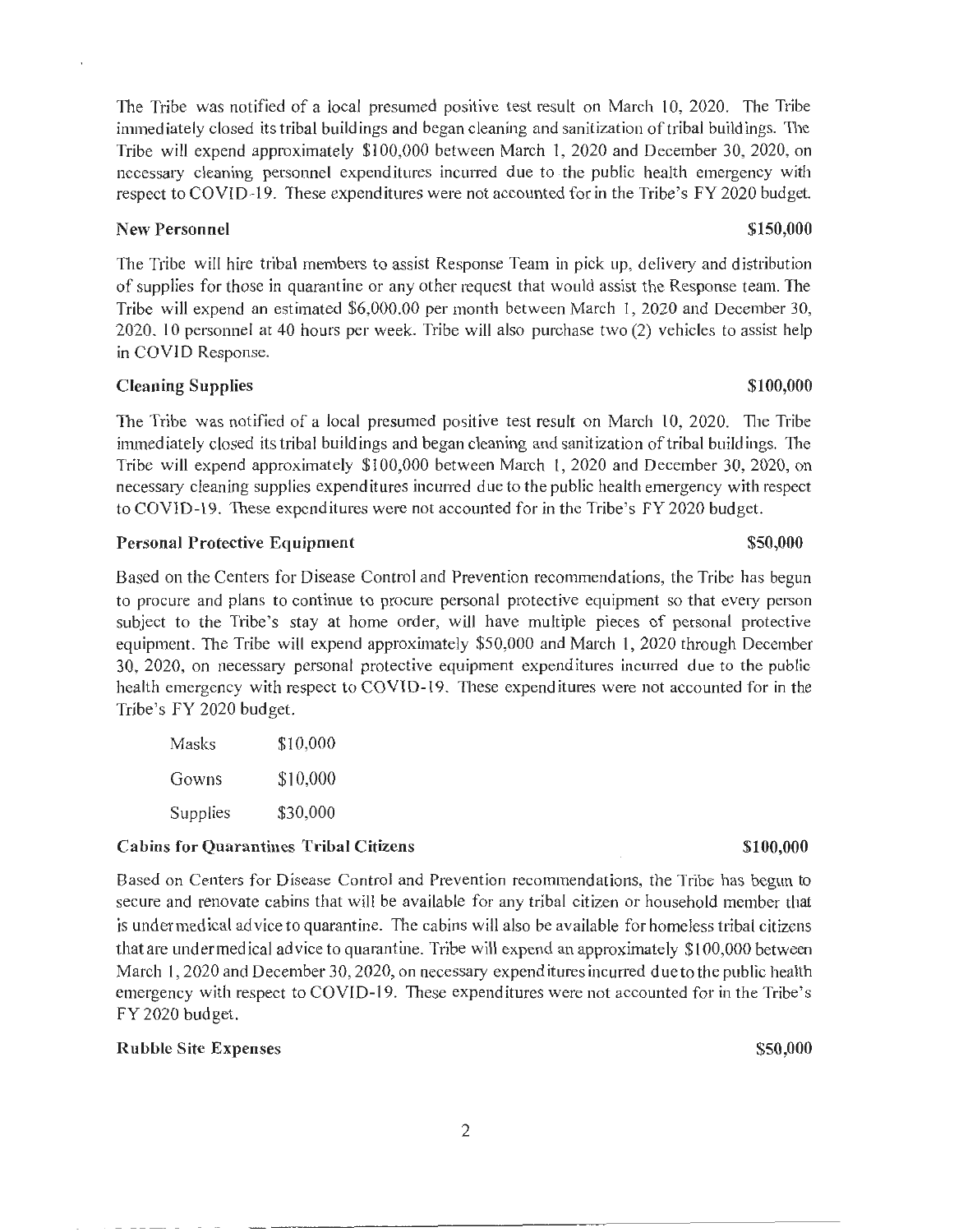The Tribe has experienced an increase in household disposals at the Tribe's rubble site due to COVID-19 precautions including increased cleaning and disposal activity. This increased activity requires the Tribe to make upgrades and purchases to the equipment used to maintain the rubble site. Tribe will expend approximately \$50,000 between March 1, 2020 and December 30, 2020, on necessaiy expenditures incurred due to the public health emergency with respect to COVID-19. These expenditures were not accounted for in the Tribe's FY 2020 budget.

### Community Outreach – Education  $$5,000$

The Tribe will launch a community outreach campaign to provide updates to tribal citizens and ed ucation on COVID-related matters. The Tribe will expend approximately \$5,000 between March 1, 2020 and December 30, 2020 on necessary expenditures incurred due to the public health emergency with respect to COVID-19. These expenditures were not accounted for in the Tribe's FY 2020 budget.

# Purchase Cattle and Pigs and Food for Supply Security  $$200,000$

111e Tribe will purchase cattle, pigs and food or the express purpose of securing the food supply for tribal citizens. The Tribe will expend funds to purchase the animals, transport the animals, house the animals, and feed the animals until they are processed. Tribe will expend approximately \$200,000 between March 1, 2020 and December 30, 2020, on necessary expenditures incurred due to the public health emergency with respect to COVID-19. These expenditures were not accounted for in the Tribe's FY 2020 budget.

# Food Processing Costs  $\sim$  \$200,000

The Tribe will send cattle, pigs, and buffalo to be processed to secure the food supply chain for tribal citizens. Tribe may need to purchase tractor and other equipment to expedite food processing costs. Tribe will approximately \$200,000 between March 1, 2020 and December 30, 2020, on necessary expend itures incurred due to the public health emergency w ith respect to COVID-19. These expenditures were not accounted for in the Tribe's FY 2020 budget.

# Refrigerated Storage Lockers for Food Supply **\$200,000** \$200,000

The Tribe will purchase refrigerated storage lockers to help secure the food supply chain for tribal citizens. Tribe will expend approximately \$200,000 between March I, 2020 and December 30, 2020, on necessary expenditures incurred due to the public health emergency with respect to COVID-19. These expenditures were not accounted for in the Tribe's FY 2020 budget.

### Purchase Steel Buildings, Storage Units, Equipment, Supplies \$2,550,000

The Tribe will purchase Steel Buildings to serve as a location for Covid-19 related activities. Storage of equipment and distribution center for food, supplies and donations for the general membership. Purchase small equipment and supplies support distribution efforts. The Tribe will expend up to 2,550,000 between March 1, 2020 and December 30, 2020.These expenditures were not accounted for in the Tribe's FY 2020 budget.

# PAYROLL EXPENSES FOR COVID-19 RESPONSE

# Hazzard Pay for COVID-19 Response \$250,000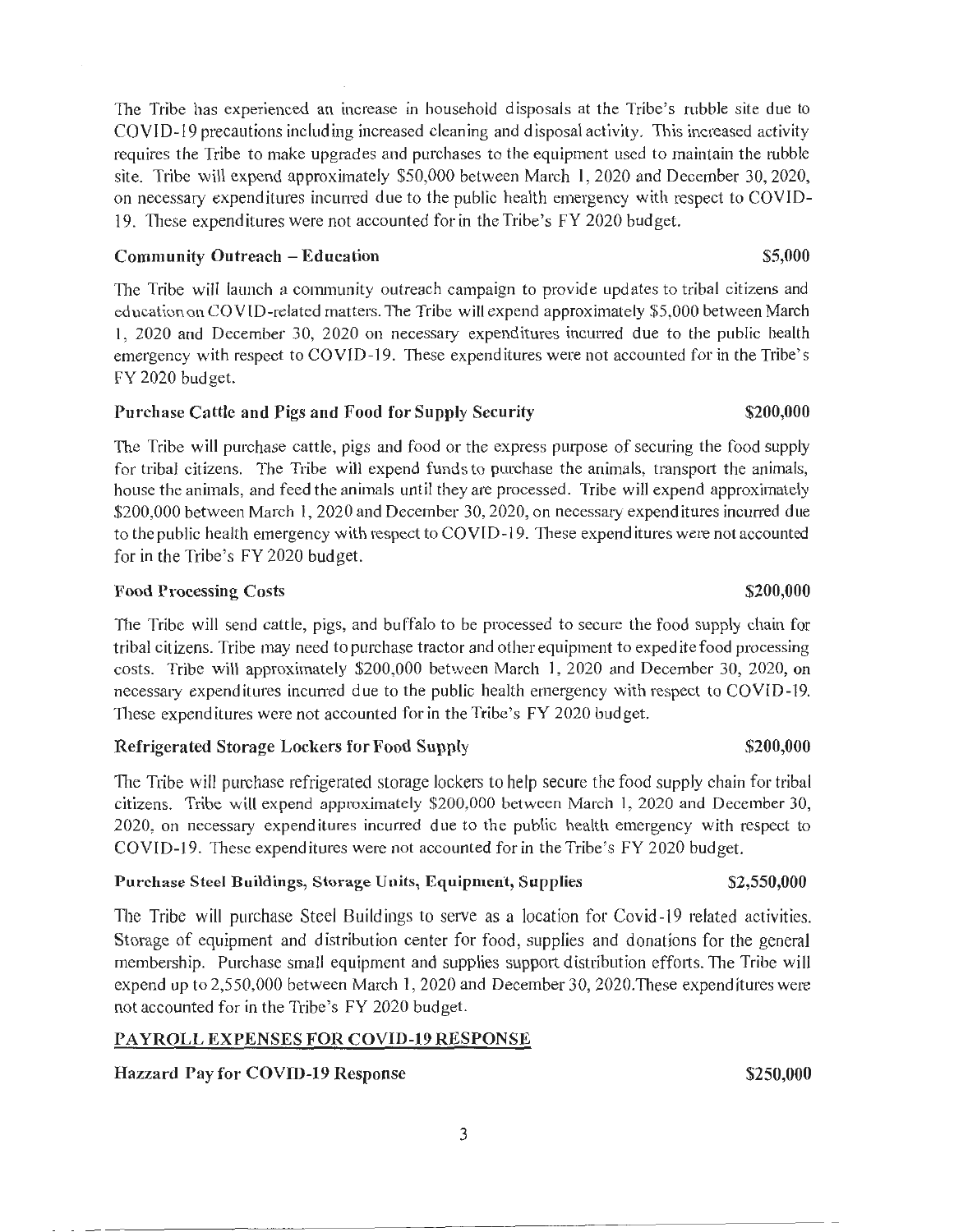Throughout the Tribe's response and pro-active measured, the Tribe has asked certain personnel to continue to work full time, overtime, and part time in order to continue to provide COVIDresponse services and continue essential governmental services. Hazzard pay will be awarded to any tribally employed personnel that worked while the Tribe was shut down beginning March I, 2020, through the end date of the Tribe's stay-at-home order. The pay shall be based on hours worked and reflected in payroll records. The Tribe deems the work performed by these employees to be substantially dedicated to mitigating or responding to the COVID-19 public health emergency.

The Tribe will expend approximately \$250,000 between March 1, 2020 and December 30, 2020, on necessary communication upgrades expenditures incurred due to the public health emergency with respect to COVID-19. These expenditures were not accounted for in the Tribe's FY 2020 budget.

### STAY-AT-HOME COMPLIANCE EXPENSES

# Communication Upgrades  $$150,000$

111roughout the Tribe's response and pro-active measured, the Tribe has incurred communication upgrades with respect to COVID-19. The Tribe will expend approximately \$150,000 between March 1, 2020 and December 30, 2020, on necessary communication upgrades expenditures incurred due to the public health emergency with respect to COVID-19. These expenditures were not accounted for in the Tribe's FY 2020 budget.

### Travel for Students Home  $$50,000$

The Tribe provided financial assistance for students that were studying away from the reservation in boarding high schools and post-secondary education opportunities. The schools have been closed to in-person classes for the remainder of the school year and have required students to engage in remote or distance learning. The Tribe will expend approximately \$50,000 between March 1, 2020 and December 30, 2020, on necessary travel for students to home incurred due to the public health emergency with respect to COVID-19. These expenditures were not accounted for in the Tribe's FY 2020 budget.

### Computer Equipment- Employees  $$150,000$

The Tribe purchased additional computer equipment for its employees to work from home. The Tribe will expend approximately \$150,000 between March 1, 2020 and December 30, 2020, on necessary computer expenses for employees expenditures incurred due to the public health emergency with respect to COVID-19. These expenditures were not accounted for in the Tribe's FY 2020 budget.

### Computer Equipment -Teachers \$150,000

The Tribe purchased additional computer equipment for its teachers to work from home. The Tribe will expend approximately \$150,000 between March 1, 2020 and December 30, 2020, on necessary computer expenses for teachers expenditures incurred due to the public health emergency with respect to COYID-19. These expenditures were not accounted for in the Tribe's FY 2020 budget.

### 4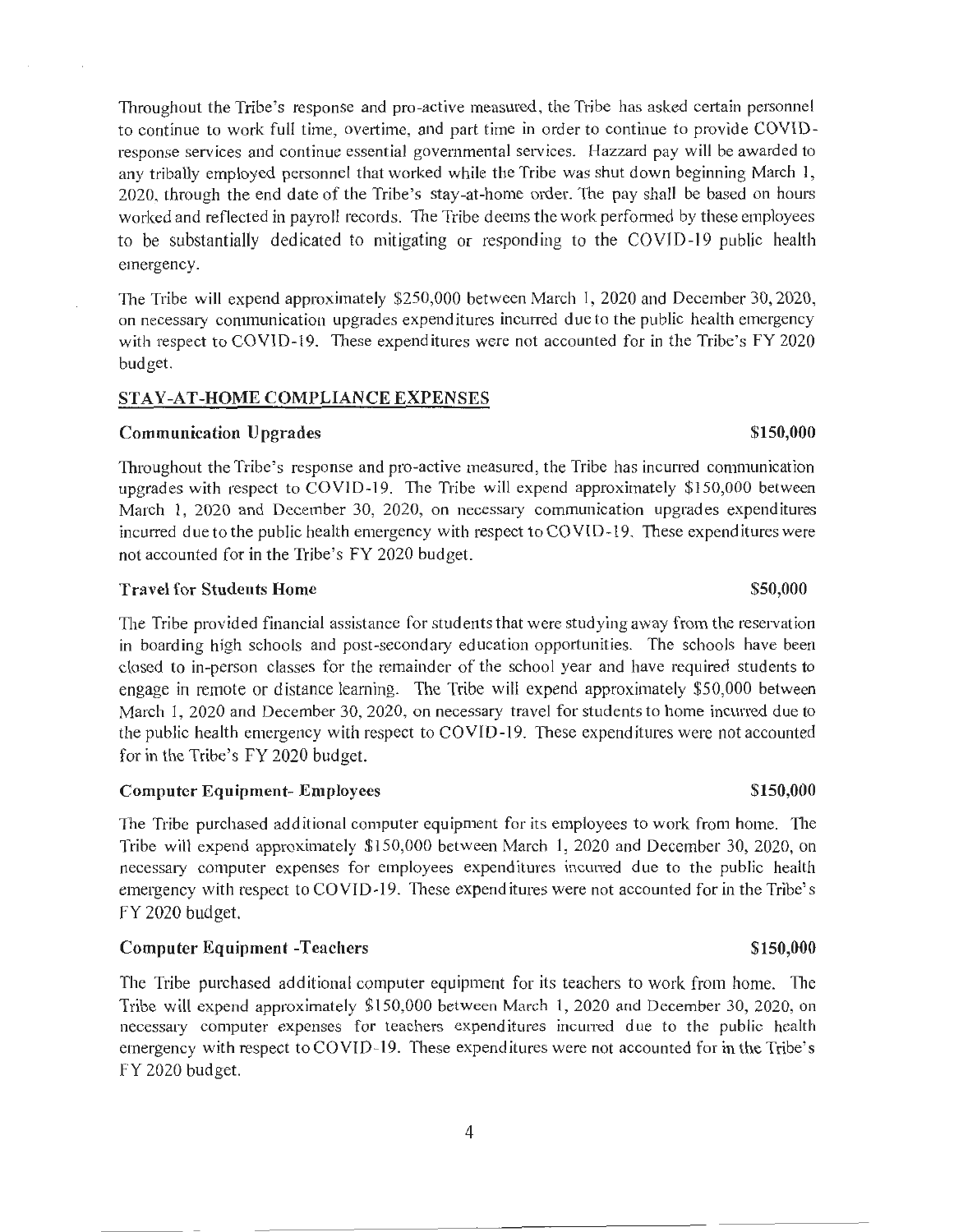### Computer Equipment -Students  $\sim$  \$150,000

The Tribe purchased additional computer equipment for students to work from home. The Tribe will expend approximately \$150,000 between March 1, 2020 and December 30, 2020, on necessary computer expenses for students expenditures incurred due to the public health emergency with respect to COVID-19. These expenditures were not accounted for in the Tribe's FY 2020 budget.

### Internet Services \$150,000

The Tribe purchased additional internet services for employees, teachers, and students to work from home. The Tribe will expend approximately \$150,000 between March I, 2020 and December 30, 2020, on necessary internet services for employees, teachers, and students expenditures incurred due to the public health emergency with respect to COVID-19. These expenditures were not accounted for in the Tribe's FY 2020 budget.

### IT Upgrades  $$150,000$

The Tribe has made necessary IT upgrades with respect to COVID-19. The Tribe will expend approximately  $$150,000$  between March 1, 2020 and December 30, 2020, on necessary IT upgrade expenditures incurred due to the public health emergency with respect to COY! D-19. These expenditures were not accounted for in the Tribe's FY 2020 budget.

### Title VI Elderly Food Service  $$150,000$

The Tribe has experienced an increase in Title VI clients after halting elderly meals at the Casino for safety precautions. The Tribe plans on purchasing three (3) vans, two (2) pickup and suv to help serve the senior citizens as more will participate. More participants increase more miles to current vehicles that have high mileage, wear and tear, and high maintenance costs. This has resulted in increased expenses for the Title VI program. The Tribe will expend approximately  $$150,000$  between March 1, 2020 and December 30, 2020, on necessary expenditures incurred due to the public health emergency with respect to  $COVID-19$ . These expenditures were not accounted for in the Tribe's FY 2020 budget.

### USDA Food Distribution  $$150,000$

The Tribe has experienced an increase in food distribution expenses during the COVID-19 pandemic. The additional expenses are due to the additional demand for food distribution as more people are furloughed, experience reduced income, and experience higher prices at grocery stores. The Tribe will expend approximately \$150,000 between March 1, 2020 and December 30, 2020, on necessary expenditures incurred due to the public health emergency with respect to COVID-19. These expenditures were not accounted for in the Tribe's FY 2020 bud get.

### ECONOMIC SUPPORT EXPENSES

### Business Interruption Grants  $$2,481,866$

The Tribe will create a grant program for small businesses to reimburse the costs of business interruption caused by required closures. The grant will be available for businesses owned by tribal members and owed by the Tribe. The Tribe will expend approximately \$2,481,866 to eligible businesses on necessary grants due to the public health emergency with respect to COVID-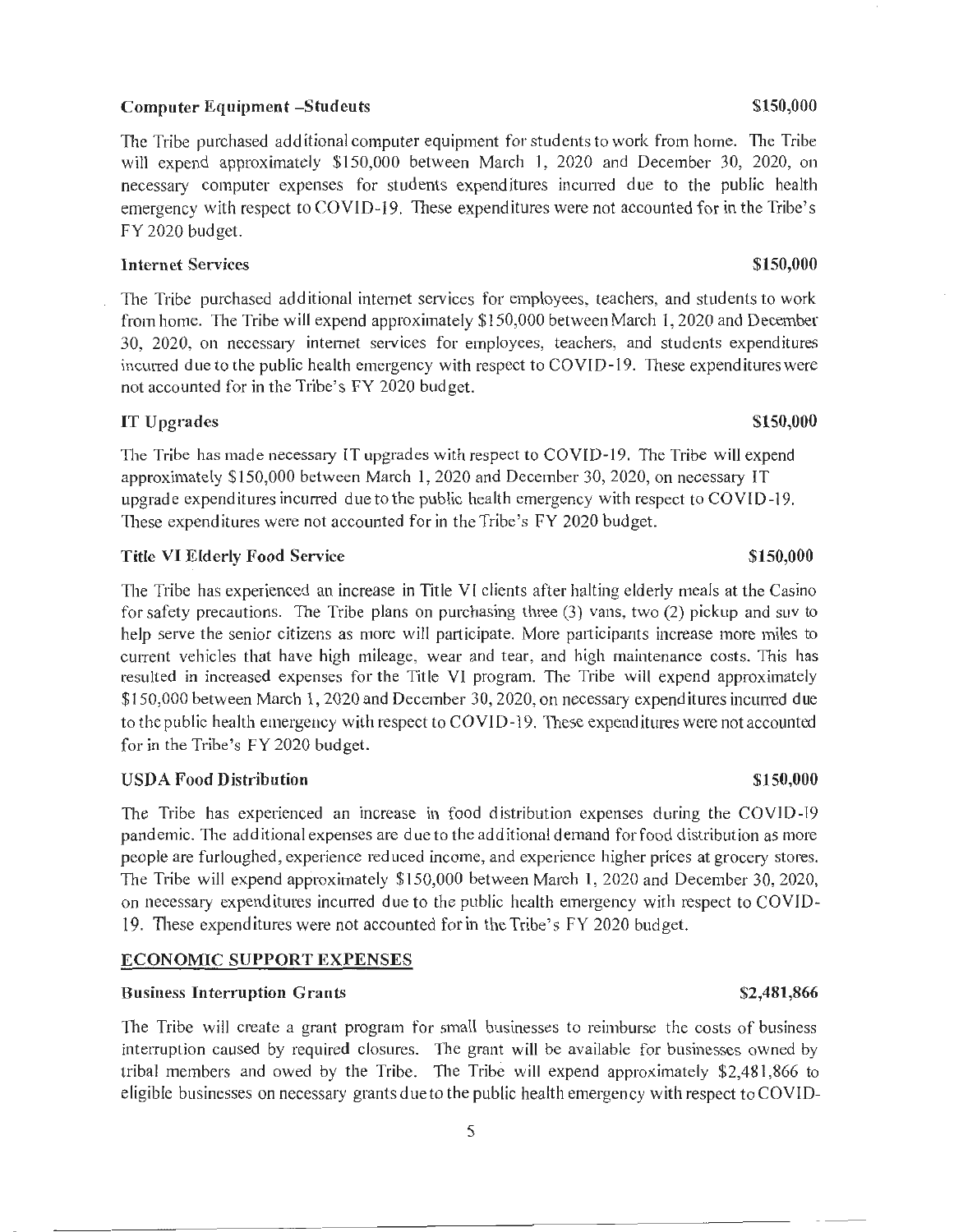19 between March 1, 2020 and December 30, 2020. These expenditures were not accounted for in the Tribe's FY 2020 budget.

# Rental Subsidy \$50,000

The Tribe operates a rental assistance program. This program has seen an increase in requests related to COVID-19. The Tribe will expend approximately \$50,000 between March 1, 2020 through December 30, 2020, with one-time mortgage or rental subsidy to enrolled members head of house hold incurred due to the public health emergency with respect to COVID-19. These expenditures were not accounted for in the Tribe 's FY 2020 budget.

The Tribe operates a utility assistance program for tribal households on the Reservation. The Tribe will expend approximately \$1,200,000 on cooling assistance with one-time assistance for each enrolled members head of house hold between March 1, 2020 and December 30, 2020, on necessary utility assistance expenditures incurred due to the public health emergency with respect to COVID-19. These expenditures were not accounted for in the Tribe's FY 2020 budget. Utility assistance will include cooling in summer and heating for fall/winter.

# OTHER EXPENSES

Throughout the Tribe's response and pro-active measures, the Tribe has incurred and will continue to legal expenses with respect to COVID-19. The Tribe will expend approximately \$100,000 between March 1, 2020 and December 30, 2020, on necessary legal expenditures incurred due to the public health emergency with respect to COVf0 -19. These expend itures were not accounted for in the Tribe's FY 2020 budget.

# Indirect Costs  $$1,000,000$

The Tribe will incur administrative indirect costs to support each of the initiatives described herein. The Tribe will expend approximately  $$1,000,000$  between March 1, 2020 and December 20, 2020, on necessary ad ministrative indirect costs incurred due to the public health emergency with respect to COVID-19. These expenditures were not accounted for in the Tribe's FY 2020 budget.

# Utility Subsidy Utility Subsidy Utility Subsidy Utility Subsidirection and the Utility Subsidirection of the U

# $\text{Legal}$   $$100,000$

# Total S10,236,866